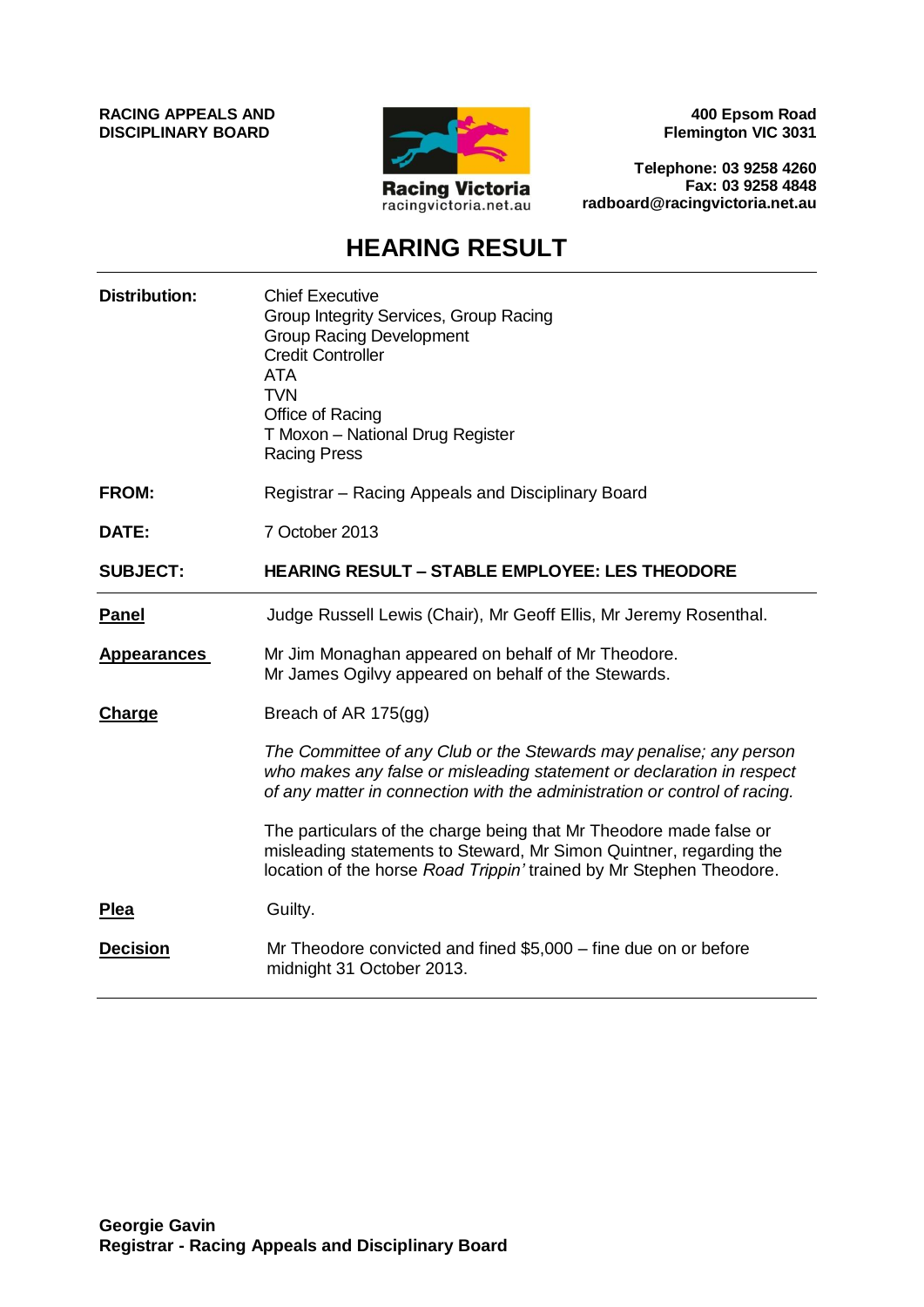# **TRANSCRIPT OF PROCEEDINGS**

### **RACING APPEALS AND DISCIPLINARY BOARD**

\_\_\_\_\_\_\_\_\_\_\_\_\_\_\_\_\_\_\_\_\_\_\_\_\_\_\_\_\_\_\_\_\_\_\_\_\_\_\_\_\_\_\_\_\_\_\_\_\_\_\_\_\_\_\_\_\_\_\_\_\_\_\_

**HIS HONOUR JUDGE R.P.L. LEWIS, Chairman MR G. ELLIS MR J. ROSENTHAL**

#### **EXTRACT OF PROCEEDINGS**

#### **DECISION**

#### **STABLE EMPLOYEE: LES THEODORE**

#### **MELBOURNE**

#### **MONDAY, 7 OCTOBER 2013**

MR J. OGILVY appeared on behalf of the RVL Stewards

MR J. MONAGHAN appeared on behalf of Mr L. Theodore